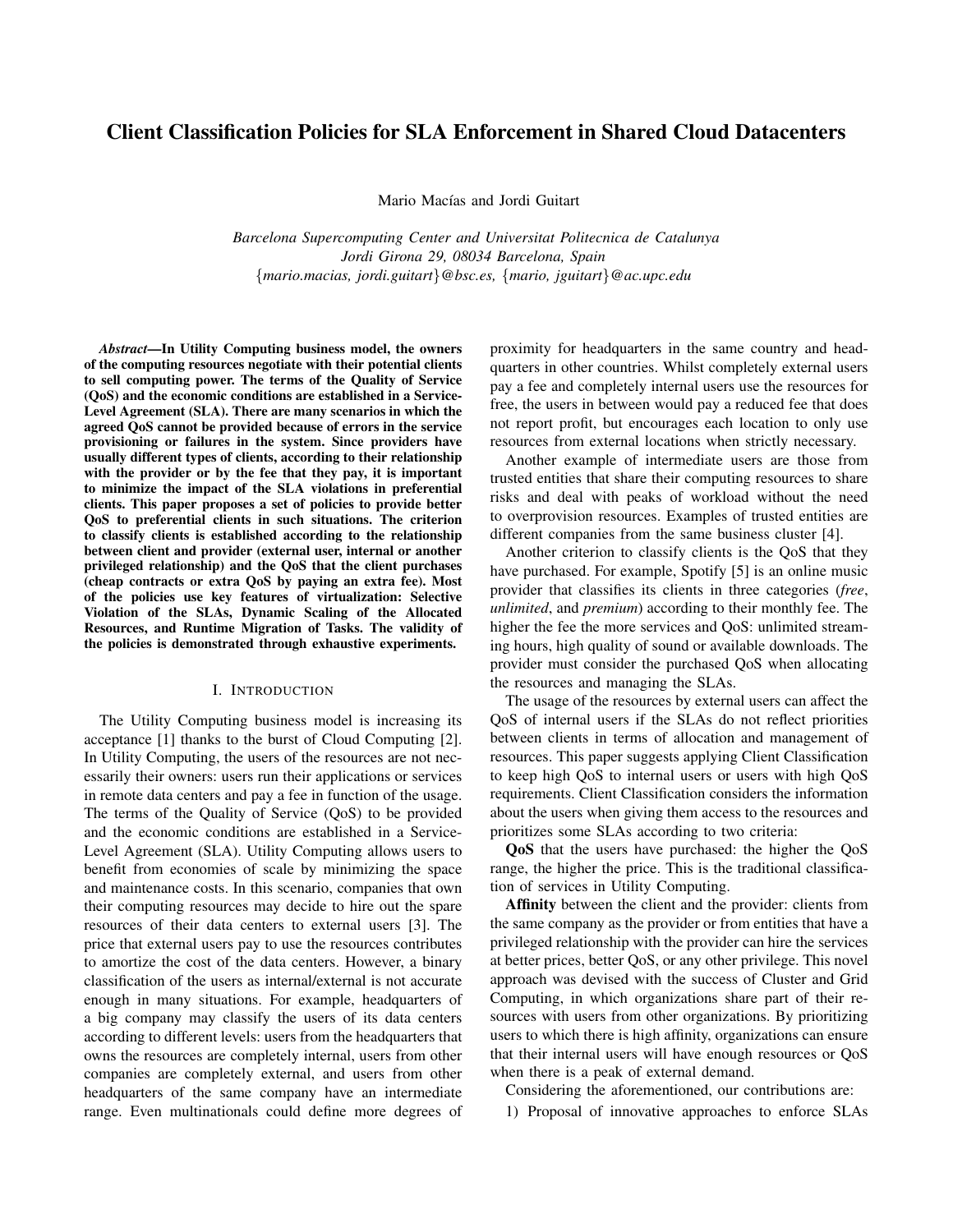by pursuing a main Business-Level Objective (BLO): differentiation of users according of their Affinity/QoS relationship with the provider.

2) Demonstration of the validity of the model through fine-grained experiments that demonstrate how a provider can reach its BLOs without penalizing its preferential users. The results are evaluated in terms of revenue, client affinity, QoS, and SLA fulfillment.

The experiments have been performed with the Economically Enhanced Resource Manager (EERM) simulator [6]; a fine-grained, customizable Cloud market simulator that applies several Business policies and allows users to define new custom policies. Both the policies and the simulations are targeting the infrastructure layer within Cloud Computing (Infrastructure as a Service, IaaS).

The remainder of this paper is structured as follows. After the discussion of the related work, Section III describes the scenario in which Client Classification is applied as well as the proposed rules for Client Classification: their motivation and their concrete implementation. Next, Section IV describes the simulation environment and section V shows the experimental results that demonstrate de validity of the rules. At the end, Section VI describes the conclusions of this paper and states the future research lines.

#### II. RELATED WORK

This paper extends our previous work in SLA Management for maximizing BLOs [7] and Client Classification Policies for SLA Negotiation and Allocation [8]. First [7] we introduced policies to maximize the revenue of providers in Cloud Markets: dynamic pricing, overselling of resources, dynamic scaling of resources, migration of Virtual Machines (VMs), etc. Next [8] we modified dynamic pricing and overselling policies to classify clients in SLA negotiation and allocation. In Dynamic Pricing, the provider applies price discounts that are proportional to the affinity of the clients. In overselling, the provider estimates optimistically or pessimistically the workload of the client in function of its affinity or QoS: if there are many preferential clients in the system, the provider oversells prudentially to decrease the risk of SLA violation. We demonstrated that these policies increase the percentage of preferential clients in the system. This paper introduces new ones that are applied at runtime for providing high QoS to preferential users.

Aiber et al. [9] introduce an autonomic computing approach to Business-Oriented self-optimization of Service Providers. First, a particular scenario is modeled from both business and IT points of view, and the impact of IT on Business and vice-versa is studied. Next, business rules for continuous optimization of IT resources and business are defined for maximizing the business utility of the IT resources and maximize the Return of Investment of the infrastructures. We use a similar approach that differentiates business and IT layers and uses an EERM between them. The EERM contains rules for dealing with IT and Business relationships and maximizing the Business Utility of the infrastructure.

There is some relevant work in Rule-Based Resource Management for distributed environments. Collaborative Awareness Management [10] promotes cooperation between resources for their optimization by means of a set of rules. Schiefer et al. [11] introduced a Business Rules Management System that is able to sense and evaluate events to respond to changes in a business environment or customer needs. We extend these approaches by combining High-Level Service and Business data with the low-level resource information, enforcing the flow of information between the two layers for their mutual optimization. Weng et al. [12] propose an autonomic management system of VMs that relies on policies. Their system is mainly oriented to guarantee the QoS of a pool of VMs by dynamically scaling the assignments of CPUs to each VM. Our paper extends this approach by adding other reactive actions, such as migration of resources or cancellation of tasks, and is not just limited to guarantee QoS but also Business Metrics.

Client Classification is usual in many businesses such as banking services [13]. These businesses categorize clients in function of their size, budget, etc. and establish policies that define clearly the priorities of the clients, their protection level, their assigned resources, Quality of Service, etc. In Cloud Computing, Amazon Elastic Computing Cloud (EC2) provides a set of predefined VM instances [14], each one with different performance profiles (CPU load, Memory, etc.), but a fixed Quality of Service: they promise that their machines have an annual availability of 99.5%. This approach may be economically suitable for huge resource providers, but not for smaller providers. With this paradigm, small providers should overprovide resources for minimizing risks and provide high availability. We try to channel the risk to the SLAs with the lowest priority according to the defined BLOs. In case of SLA violation, the Clients will receive an economic compensation proportional to the seriousness of the violation. This paper extends the approach of Amazon by introducing and evaluating many policies for Client Classification combined with other features of Cloud Computing: dynamic elasticity of resources, migration of VMs across the resources pool, or cancellation of tasks.

Previous papers introduced some policies similar to those introduced in this paper. Sulistio et al. [15] proposed overbooking strategies for mitigating the effects of cancellations and no-shows for increasing the revenue. In addition to that, we consider the possibility of under-usage of the reserved resources of the client. Dube et al. [16] establishes different ranges of prices for the same resource and analyze an optimization model for a small number of price classes. Their proposal is similar to our proposal about establishing Gold, Silver and Bronze ranges and optimizing their QoS performance giving priority to the contracts that report the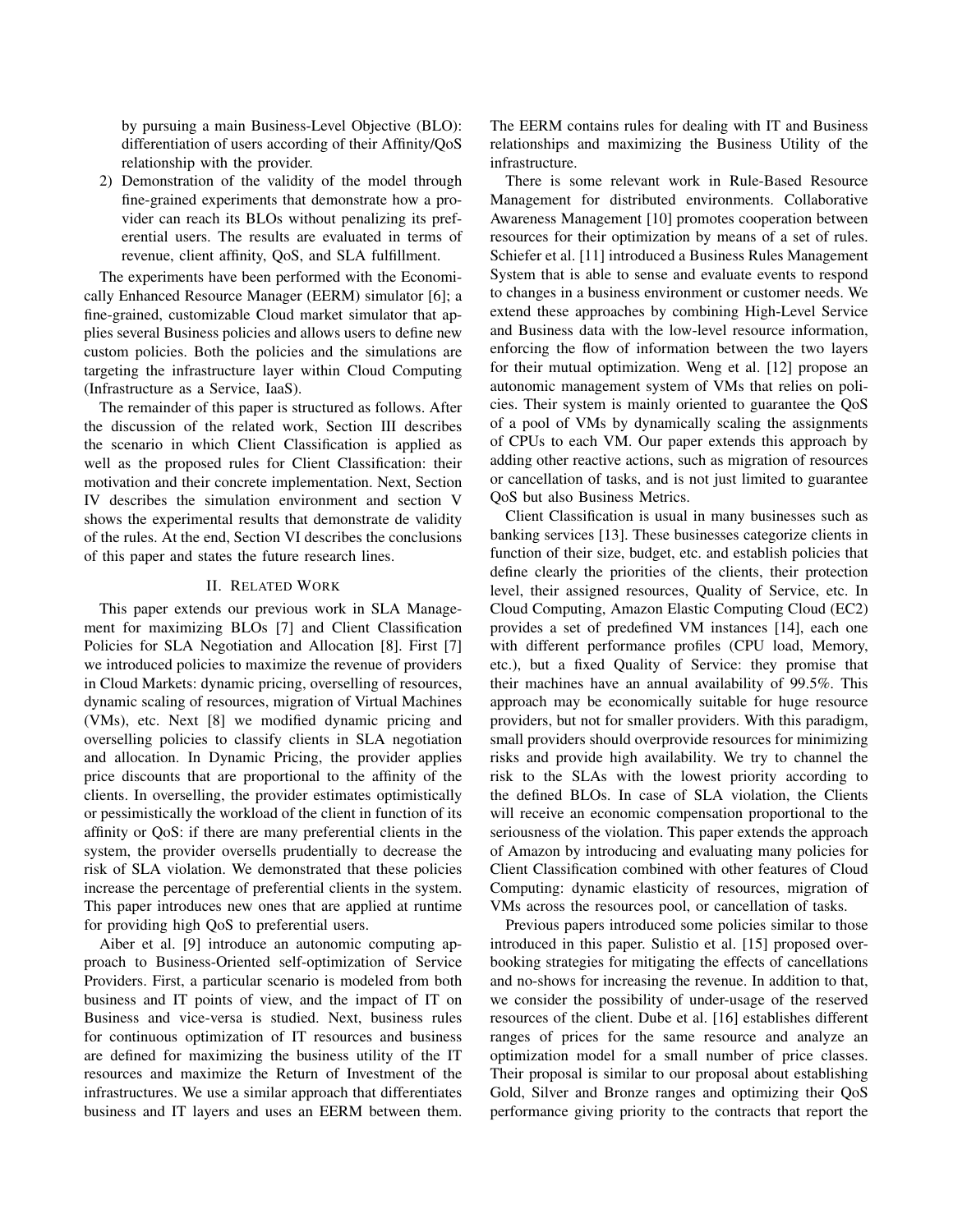highest economic profit. We extend this work by combining the QoS ranges with many other policies, such as Pricing or Selective Violation of SLAs. Another main difference between this paper and the work from Sulistio et al. and Dube et al. is that the main BLO of our work is the Client Classification instead of the Maximization of the Revenue.

Püschel et al. [17] propose a scheme for Client Classification by means of price discrimination, different priorities in job acceptance and differentiation in Quality of Service. They adopt the architecture of the EERM, which supports the optimization of SLA Negotiation and Allocation by dealing with both economic and technical information of Cloud Markets. We extend the work of Püschel et al. by adding new policies for SLA Management at runtime, and deeper validation of them by means of a tailored simulator of Clients, Cloud Market, EERM and Resource Fabrics.

## III. PRELIMINARY DEFINITIONS

A Cloud Market has two main actors: Clients and Providers. Clients try to buy resources in the Market to host their services, by sending resource requests to providers to start a negotiation. Each provider owns a set of N physical machines. Each physical machine can host several VMs that execute single tasks, such as Web Services or Batch Jobs. The QoS terms of a task are described in  $SLA = \{Rev(vt), C, S, \Delta t\}$ :

•  $Rev(vt)$  is a revenue function to quantify how much the provider earns after finishing correctly or incorrectly a task. vt is the amount of time in which the provider has not provided the agreed QoS to the client. Let MP be the Maximum Penalty,  $MR$  the Maximum Revenue,  $MPT$  the Maximum Penalty Threshold, and  $MRT$  the Maximum Revenue Threshold, Equation 1 describes the revenue function. If  $vt < MRT$  the SLA is not violated (0 violations); if  $vt > MPT$ , the SLA is completely violated (1 violations).  $MPT > vt > MRT$  implies a partial violation ( $\frac{vt-MRT}{MPT-MRT}$  violations).

$$
Rev(vt) = \frac{MP - MR}{MPT - MRT} (vt - MRT) + MR \text{ (1)}
$$

This equation allows a grace period where the provider can violate the SLA without being penalized. When  $vt$ surpasses the MRT threshold, the revenue linearly decreases (see Figure 1) in function of  $vt$ . The Maximum Penalty MP is defined for avoiding infinite penalties. Client and provider can negotiate the values of MRT,  $MR, MPT, MP$  for establishing different QoS ranges for the clients, which report different revenues and penalties for the providers.

 $C$  is the client information. Let  $id$  be the client identifier  $\overline{CD}$  a vector that handles the description of the client, then  $C = \{id, CD\}$ . The information contained  $\overrightarrow{CD}$  must be decided by the System Administrator and applied consequently in the policies.



Figure 1: Revenue function of an SLA (Equation 1)

- $\overrightarrow{S}$  describes the QoS of the purchased service: throughput, response time, and so on.
- $\Delta t$  is the time period requested to allocate the task.

The revenue function  $Rev(vt)$  subtracts the penalties to the incomes, so it indicates how profitable is the allocation and execution of an SLA with a given set of policies. However, it does not indicate the net benefit of the provider because it does not consider other costs, such as infrastructure maintenance.

Current Utility Computing market implementations [18], [19] provide common components for accounting and billing the usage of the resources. They also provide an SLA Enforcement component that continuously checks if the provider is fulfilling the agreed SLAs. In case an SLA is violated, the SLA Enforcement component imposes the appropriate sanctions to the provider (Equation 1).

### *A. Client Classification criteria*

We propose the classification of clients according to the priority that the provider gives them. This priority can be described using two different criteria:

**Client Affinity**: The affinity (aff  $\subseteq$  [0, 1]) measures how the client is related to the provider. For example, aff  $= 1$ for a completely internal user; aff =  $0.25 \sim 0.75$  for a client from a company with privileged relationship with the provider (e.g. in the same business cluster); aff  $= 0$  for a completely external client. The calculation of the affinity may be different among different providers, depending on their business goals. How affinity is calculated is not important in this paper: the main topic is how to discriminate clients in function of their affinity.

Quality of Service: The same Cloud provider could host critical tasks and tasks that can tolerate low QoS in some situations. For example, e-commerce applications may need extra QoS guarantees to avoid losing money on service failure. It is reasonable to allow critical clients to buy extra QoS guarantees at higher prices, and keep cheap prices (but fewer QoS guarantees) for non-critical tasks. The different ranges of QoS are defined by establishing different values for MRT, MR, MPT and MP in  $Rev(vt)$  (Equation 1). We define three ranges of QoS, in descending order: Gold, Silver and Bronze. The higher the QoS range, the higher  $MR$  and the lower  $MP$ ,  $MRT$  and  $MPT$  (lower values of these three values imply higher penalties).

This paper proposes policies that are applied when the SLAs are managed during service operation. During this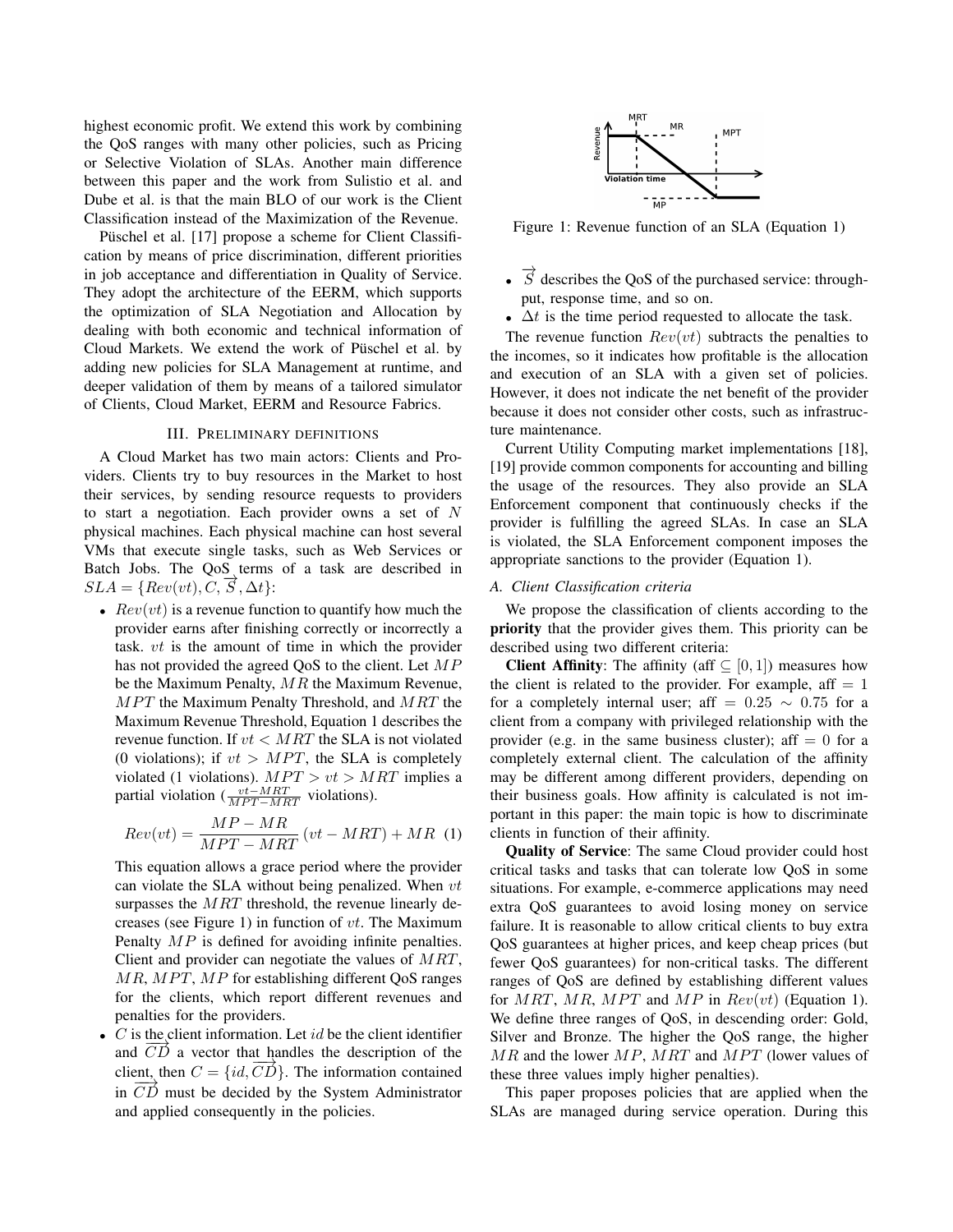phase, the provider must be able to deal with unexpected events such as resource overloading or system failures. The goal is keeping the agreed QoS and minimizing the violations of SLAs from clients to which the provider has high affinity.

## *B. Rules for client classification at runtime SLA enforcement*

To facilitate the reading of this paper, the names of the policies have been abbreviated according to the next notation:  $PolicyName^{Criterion}$ .  $PolicyName$  is an abbreviation of the policy name. The abbreviations of all the policies are shown below, enclosed in parentheses next to their names. Criterion is an abbreviation of the magnitude that is used for calculating the priority of the client: the affinity  $(Aff)$  or the Quality of Service  $(QoS)$ . When the policies for Client Classification are compared with policies that prioritize the maximization of the revenue, the abbreviation for this last priority is  $RM$  (Revenue Maximization). As example, Price Discrimination policies that apply discount to clients according to their affinity are notated as  $SLAViol<sup>Aff</sup>$ .

The proposed policies are:

Selective Violation or Cancellation of SLAs (SLAViol or SLACanc): Overselling [8] increases the violations of SLAs in the provider side. The Selective SLA Violation selects at every moment the SLAs to be partially violated (i.e., during some time) to minimize the violations of other SLAs from clients with higher priority. In some extreme scenarios, such as partial failure of the resource fabrics [20], some selected SLAs could be completely canceled for minimizing the impact in the BLOs achievement.

Dynamic Scaling of Resources (DynScal): The spare resources are dynamically assigned to high-priority clients whose SLA is not being fulfilled.

Runtime Migration of Tasks (RtMigr): When the load of the resources becomes high, high-priority services are migrated to other hardware resources with low average priority of tasks.

## IV. SIMULATION ENVIRONMENT

This section describes the experimental environment and its configuration values. We have used the EERM Simulator [6] to execute and evaluate the policies that are introduced in this paper. The EERM Simulator is a fine-grained Cloud Market simulator, which simulates the complete cycle of a Cloud Resource sale and execution: services discovery, SLA negotiation process between provider and client, execution of web services or batch jobs and monitoring of the resources. It supports many features of Cloud Computing, such as elasticity of resources or migration of VMs. In addition, it integrates the Drools [21] Rule Engine to allow configuring the SLA enforcement policies in function of the BLOs (e.g. the Client Classification policies described in this paper). We have used a simulated environment because it allows



generating more data with limited resources in short time. That will allow to evaluate more precisely the models.

The simulated data centers are sized to represent a smallmedium company that wants to externalize part of its resources for quicker amortizing the infrastructure costs, as stated in Section I. However, our research also focuses big providers, since the policies are applied at the level of each individual hardware node. Regarding our approach, the only difference between big and small providers is that the former own a higher number of hardware nodes.

The constant values and the parameters of the simulation described are arbitrary because there are no real market traces to extract data from. Different real market scenarios could require different values, but the contribution of this paper is to show how Client Classification reports benefit qualitatively, not quantitatively. In other words, the paper shows how a given policy can improve the Quality of Service to the preferential clients, but not whether the numeric values are optimum, because they would vary in function of the real market status. In our future work, the provider will automatically adjust its parameters for self-adapting to changing market environments. The observed trends are more important than specific values.

In the market, clients try to buy resources to host their Web services. They send resource requests that contain  $\{QoS, C, \overrightarrow{S}, \Delta t\}$ , in which  $QoS = \{Gold, Silver, Bronze\}$ . For the same task in equal time and load conditions, the maximum price that the client is willing to pay for Gold QoS is 50% higher than for Silver QoS and 80% higher than for Bronze QoS.

The Web workload is acquired from a real anonymous ISP (see Figure 2), and varies in function of the hour of the day and the day of the week: there are more requests from Monday to Friday evening than during the late night or the weekend. However, the proportion of QoS and Affinity of the clients does not vary in time.

Every provider belongs to a different organization, and has an affinity higher than 0 to the 25% of the clients in the market, and equal to 0 to the other 75% of clients. The affinity of the clients of the same organization than the provider ranges from 0 (non-inclusive) to 1 (inclusive) with an uniform distribution. Summarizing, the average affinity of all the clients is  $\sim 0.21$  for every provider. Each client asks for Gold, Silver or Bronze QoS, independently of their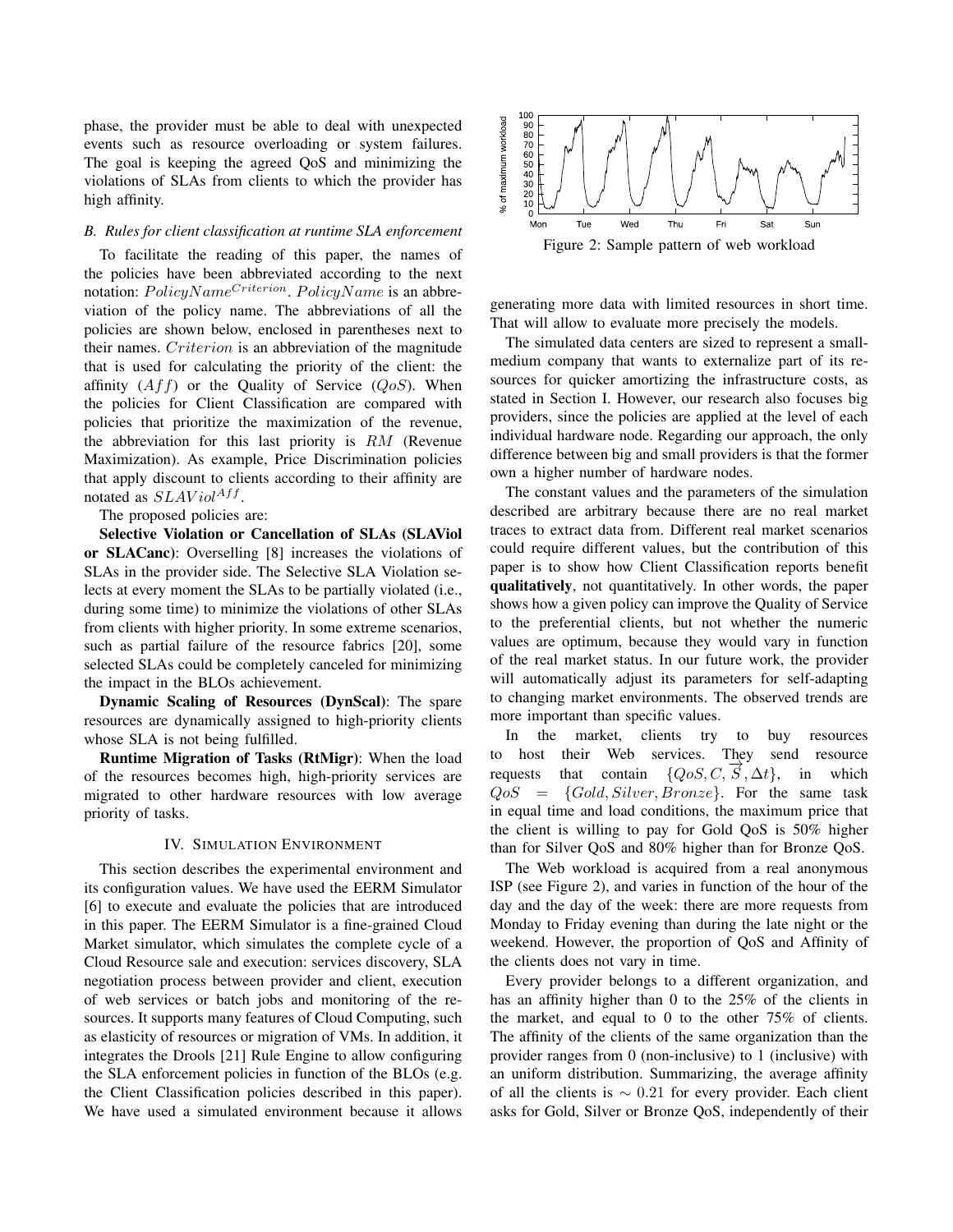organization. 1/6 of the clients ask for Gold QoS, 2/6 ask for Silver QoS, and 3/6 ask for Bronze QoS.

When the provider checks the request from the client, it applies Machine Learning techniques [22] to predict future workloads and verify whether the offered job can be executed correctly. A bad prediction might entail a violation of the SLA. The providers that accept the request return a revenue function  $Rev(vt)$ , which specifies the prices and penalties to pay for the execution of the service. Finally, the client chooses the provider with the lowest price or best time schedule for its interests, and sends him a confirmation.

Section III-B explains the different policies that are introduced in this paper and demonstrates its validity through market simulations. In each subsection, a new policy is introduced and simulated in a scenario in which four different Cloud providers sell their services in a market during a week. Each provider has its own characteristics:

- 1) A provider that executes all the policies introduced so far. It prioritizes users to which the provider has high affinity.
- 2) Same as Provider 1, but prioritizing tasks with high QoS.
- 3) Same as Providers 1 and 2 (depending on the classification criteria), but excluding the policy that is being introduced in the corresponding subsection.
- 4) A provider that executes the same policies as Providers 1 and 2 but without client classification as a main BLO. Its priority is the maximization of the economic profit [7]. We do not evaluate its results, but we want to show the effects of its competition with the other three providers in the simulations.

It is important to evaluate how the providers behave and how effective the policies are in different scenarios. For example, if there are many providers and few clients, the prices and the load of the system will be low; if there are too many clients and the providers cannot host all of them, prices and the system workload will be high. To evaluate the policies in all the scenarios, all the experiments are repeated with different offer/demand ratios.

## V. RULES DEFINITION AND EVALUATION

## *A. Selective Violation of SLAs (SLAViol)*

Our previous work [8] introduced price discrimination and overselling policies to increase the percentage of preferential clients that use the system. However, the provider could oversell too many resources due to errors when estimating the workloads and some SLAs will be violated indiscriminately. We propose to violate first the SLAs of clients with low priority: tasks of the clients to which there is low priority are paused temporarily (using virtualization facilities). For each  $SLA_i$  in a set of M SLAs that are being executed in the overloaded physical resource, the next formula is calculated:  $NR(SLA_i) = \sum_{j=0}^{i-1} Rev(v_t) *$ 



Figure 3: Average affinity of violations with  $SLAViol<sup>Aff</sup>$ 

 $P(C_j) + \sum_{j=i+1}^{M} Rev(vt_j) * P(C_j) + Rev(vt_i + \delta) * P(C_i),$ in which  $P(C_i)$  is the value of the affinity or the QoS of the client  $C_i$  and  $\delta$  is the time during which the  $SLA_i$  will be violated. The SLA whose  $NR(SLA_i)$  value is the maximum will be violated during  $\delta$  time. This formula considers both revenue and client priority for choosing the SLA to be violated.

As defined in Equation 1, each SLA has a grace period  $(vt \leq MRT)$  in which violating it will not involve a penalization. As a consequence, the system will tend to violate first the SLAs whose  $vt \leq MRT$ , or the SLAs whose economic penalty is low. This will lead to distribute the selective violations across the SLAs in grace period (with some variance due to their client priority) and keep a compromise between the Client Classification and Revenue Maximization objectives.

The experiments performed in this section shows only the results of simulations from 32 to 64 clients, because the load of the system starts to be high from 32 clients, and the number of violations will be high enough to be representative.

The results of the experiments support the validity of both  $SLAViol<sup>Aff</sup>$  and  $SLAViol<sup>QoS</sup>$ . Figure 3 compares the average affinity of the SLA violations of two providers. The average affinity is the addition of the affinities of all the violated SLAs divided by the number of SLA violations. Both apply overselling and price discrimination policies, but one provider applies  $SLAViol<sup>Aff</sup>$  and the other does not. The figure shows that the average affinity of violations decreases  $\sim$ 30-50% when applying SLAViol<sup>Aff</sup> because the provider chooses to violate SLAs from clients to which there is low affinity. The results of prioritizing by QoS range are shown in Figures 4 and 5, which show the percentage of each QoS range from the total of SLA violations in several market simulations with different number of clients. Figure 4 shows that the higher the QoS rank the higher the percentage of violated SLAs because high-QoS SLAs are harder to fulfil. Figure 5 shows that the proportion of high-QoS SLAs that are violated is considerably reduced with  $SLAViol<sup>QoS</sup>$ .

A special case of SLAV iol is the Selective Cancellation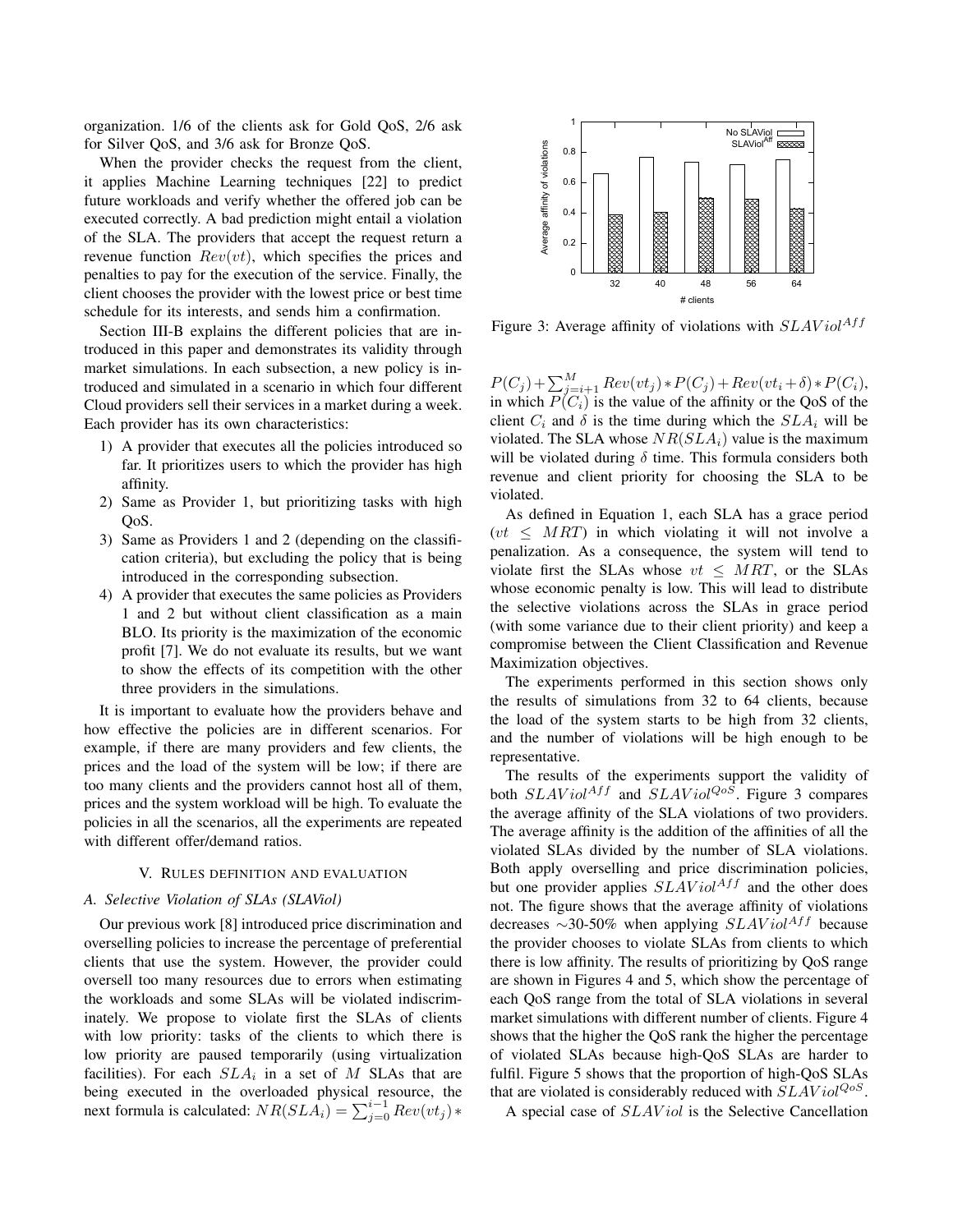

Figure 4: % of violations by QoS range without  $SLAViol<sup>QoS</sup>$ </sup>



Figure 5: % of violations by QoS range with  $SLAViolQoS$ 

of SLAs (SLACanc): instead of pausing the lowest-priority VMs, SLACanc policy cancels them completely. Figures 6 and 7 show the results of an experiment where SLACanc is applied: both the average affinity of the violations and the percentage of violations of high-QoS SLAs decreases noticeably in providers that respectively apply  $SLACanc^{Aff}$  and  $SLACanc^{QoS}$ . However,  $SLACanc$  must be applied with extreme caution because it increases enormously the number of violations, specially to clients with low affinity (up to 2000% in the experiments). Applying SLACanc would lead to decreasing the reputation of the provider [23]. SLACanc must be only applied in special cases, such as reorganizing tasks after a partial failure of the system, similar to the Amazon EC2 outage in April 2011 [20].

#### *B. Dynamic Scaling of Resources (DynScal)*

 $DynScal$  uses the potential of elasticity in virtualization: hardware resources are transparently reallocated within VMs at runtime [24]. When an SLA is violated, the EERM transfers resources from the VMs that are not using all their assigned resources to the VM whose SLA is violated. This policy uses the client priority as a factor to decide which VM the resources are subtracted from: the monitoring data about the resources usage of VMs from a low-priority client is artificially decreased by a percentage that is linearly proportional to the priority, and increased similarly in VMs



Figure 6: Average affinity of violations with  $SLACanc<sup>Aff</sup>$ 



Figure 7: % of violations by QoS range with  $SLACancQoS$ 

from high-priority clients. In consequence, the system will act as if low-priority VMs tend to have free resources to transfer to high-priority VMs. Depending on the BLOs of each provider, the scale of resources could be proportional to the priority in a non-linear distribution.

Figure 8 shows that  $DynScal<sup>Aff</sup>$  reduces the average affinity of the violations especially in scenarios in which the system load is not high. The reason is that there is not much leeway for finding free resources in high-load scenarios, even when the monitoring results are deviated to enforce Client Classification. Figure 9, if compared with Figure 5, shows that the number of Gold SLAs that are violated is reduced by 50% when applying  $DynScal^{QoS}$ .



Figure 8: Average affinity of violations with  $DynScal<sup>Aff</sup>$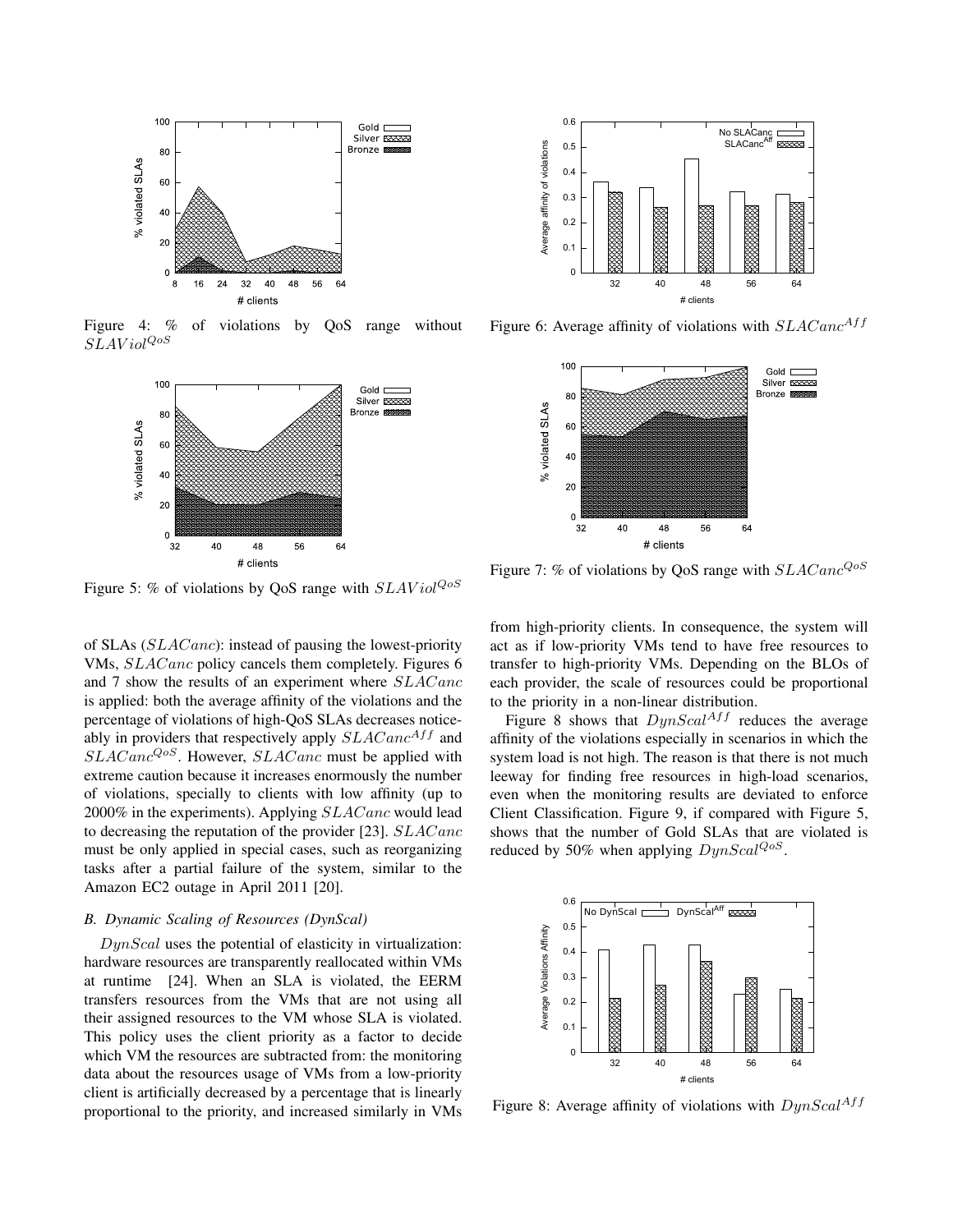

Figure 9: % of violations by QoS range with  $DynScalQoS$ 

## *C. Runtime Migration of Tasks (RtMigr)*

This policy uses another facility of virtualization: the live migration of VMs across the resources pool with performance penalty near to zero [25]. If the load of a physical machine exceeds a threshold of 90% of its maximum capacity, the  $RtMigr$  policy is triggered: the system tries to find another physical machine in the pool where the average priority of its running tasks is lower than the machine that triggered  $RtMigr$  and, if found, it looks in the overloaded machine for the task with the highest client priority and migrates it to the target machine.

 $RtMigr$  policy combines well with  $SLAViol$ . Even if the migration of a task could simply translate the violation to the target machine, the key fact is that  $RtMigr$  diversifies the priorities of the tasks in every physical machine. In consequence, it is easy to find low-priority SLAs in every overloaded machine. Otherwise, if  $RtMigr$  was not applied there would be physical machines that only execute highpriority tasks and the EERM would violate one of them even if there were low-priority SLAs in the other resources.

The concrete value for the threshold (90% in the experiments) is not important in this work, because we want to show that applying  $RtMigr$  decreases the violations of high-priority SLAs. Finding the optimum value for this threshold is part of our future work.

The effects of  $RtMigr$  vary when applying  $RtMigr<sup>Aff</sup>$ or  $RtMigr^{QoS}$ . The average affinity of the violations is only reduced about 3-5% in average in all the scenarios (so the figure that shows it has not been considered interesting). The cause is that the more policies implemented in the provider the less percentage of improvement (which tends to a limit) is obtained by adding new ones. On the other hand, Figure 10 shows the effects of live migration when prioritizing high-QoS tasks: the violations of Gold tasks are nearly 0, and Silver violations are reduced. Figure 10 also shows that the more clients, the lesser effects of runtime migration. The reason is that migrated tasks would be also violated in the target machines because the high load of the resources.

Another advantage of  $RtMigr$  is the reduction of the number of violations. Figure 11 shows that the violations



Figure 10: % of violations by QoS range with  $RtMigr^{QoS}$ 



Figure 11: % of reduction of violations with  $RtMigr$ 

are reduced almost linearly with the number of clients when using  $RtMinr^{Aff}$ . That does not mean that the total of violations is lower with 64 clients than with 32 clients, because although the percentage of reduction is high, the total number of violations is also higher.

#### VI. CONCLUSIONS AND FUTURE WORK

We have introduced a set of policies for managing SLAs during service operation in a Cloud provider, classifying the clients according to two facets: client affinity and QoS. These policies have been evaluated through experiments that show how each policy can improve the prioritization of clients when combined by the other policies. After the application of all the policies, the EERM increases the number of high-priority clients (high-affinity or Gold and Silver, depending on the chosen type of priority), and keeps a good compromise of quality with them by violating a low percentage of high-priority SLAs. Some of the policies also reduce the number of violations.

We conclude that Client Classification policies in SLA enforcement achieve their objectives: the percentage of violated SLAs is lower for users to which there is high priority. Classification by QoS is suitable for a pure Cloud provider whose business is only based on selling its resources (it does not use them for its internal applications). Classification by affinity is more suitable for organizations that mix internal and external applications on their resources.